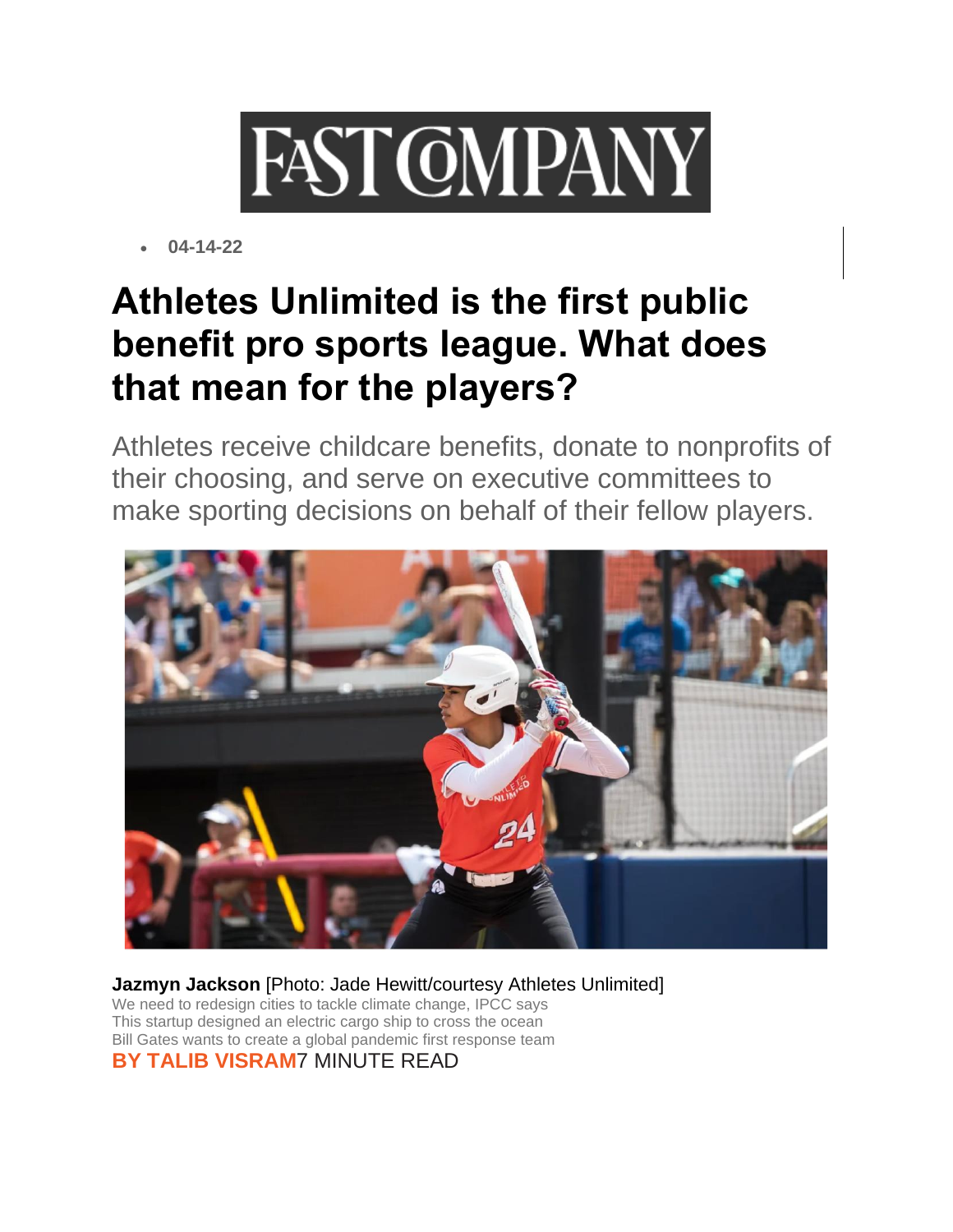Having just signed a contract to participate in one of the sport's overseas leagues in Italy last year, pro volleyball player [Carli Lloyd](https://auprosports.com/volleyball/athletes/carli-lloyd/) unexpectedly became pregnant. The 2016 Olympic bronze medalist didn't want to uproot her new family. "Postpartum, I wasn't sure what volleyball looked like," Lloyd, 32, says. She backed out of the offer.

But last month, she got back in the game, joining an intense five-week league that saw volleyball players descend onto Dallas for a rigorous tournament with rules all of its own. It's the only professional women's volleyball league in the U.S.



**Carli Lloyd** [Photo: Jade Hewitt/courtesy Athletes Unlimited]

It's one of five leagues run by Athletes Unlimited (AU), a company whose model aims to give its "undervalued" athletes—all women—more power over the leagues' decisions and agency over their own careers. Launched in 2020, AU is a [public benefit corporation \(PBC\),](https://auprosports.com/read/athletes-unlimited-establishes-itself-as-first-professional-sports-league-to-organize-as-a-public-benefit-corporation/) and has released [its first annual report,](https://auprosports.com/wp-content/uploads/2022/04/AthletesUnlimited_PBC_Report.pdf) a requirement of PBCs, noting its achievements, including offering childcare benefits, establishing a racial equity group, and making regular donations to nonprofits chosen by the players. Now, it will turn to establishing a bigger audience and getting fans more involved.

A [public benefit corporation](https://www.legalzoom.com/articles/advantages-of-turning-your-business-into-a-public-benefit-corporation) is a business whose stakeholders prize social good over financial returns, and whose board governs the company under that ethos; such companies include Patagonia, Kickstarter, and Warby Parker. (It refers to the way a business is incorporated, which is different from being a B Corp, which is a certification.) "The requirements of a public benefit corporation are actually quite light," says Jonathan Soros, AU's co-founder, and CEO of investment firm JS Capital Management LLC. "What it is is what you make of it." Soros calls his interpretation the ["mission equity,"](https://hbr.org/2021/04/a-new-way-to-scale-social-enterprise) the idea that investors will get "satisfactory financial"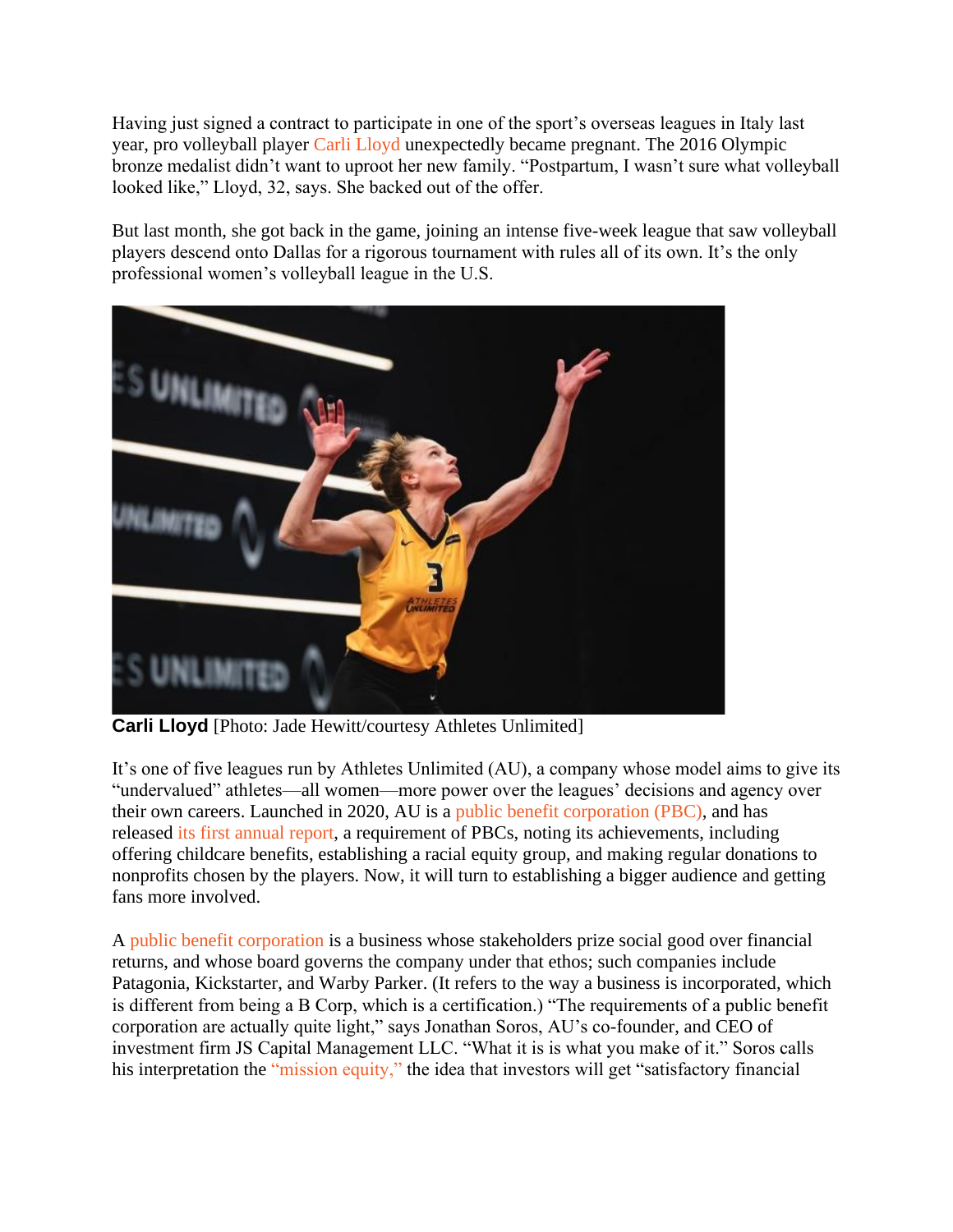return while directly supporting the non-financial mission of the company." (AU hasn't publicly named its other investors yet.)

That's hardly the norm in sports, where the traditional leagues maximize profits, and management gives little voice to the people who make them money — the athletes — creating tension between the two factions. "It is ultimately about owners sucking up as much of the value as they can in competition with their athletes," Soros says. Instead, with AU's model, the aim has been to "think about the athletes not just as their teams, but as a broader community."

For female athletes in particular, financial disparities are glaring. Most notably, a recent lawsuit exposed the [incredible pay inequity](https://www.eckerd.edu/news/blog/womens-soccer-compensation-gender-inequities/) between female and male soccer players: the U.S. women's team has been compensated 40% less than the men's team. In basketball, a high-paid WNBA player [earns about a fifth](https://www.forbes.com/sites/andrewbrennan/2016/05/05/the-pay-discrimination-in-sports-we-wish-didnt-exist-will-only-dissipate-with-womens-leadership/?sh=47a043fe7919) of a low-paid NBA player. In 2021, Golden State star Steph Curry [reportedly made](https://onherturf.nbcsports.com/2021/03/24/equal-pay-day-women-sports-gender-pay-gap/) the equivalent of more than 350 WNBA salaries—almost double the actual number of players in the WNBA.

## **PLAYING FOR NONPROFIT**

AU runs five leagues per year: two for softball, and one each for volleyball, basketball, and lacrosse. Though the leagues extend invitations to top athletes in each sport, handpicked based on abilities and positional needs, athletes are also able to attend open tryouts, as long as they have completed their [NCAA eligibility.](https://auprosports.com/eligibility/) Each league's roster totals 44 to 60 players per season.

The format of the leagues is highly unusual—one Lloyd has never seen, "and I've been playing the sport since I was 11," she says. In the five leagues, there are no set teams. League captains pick teams and lead them through a first set of games (there are three games per week, for five weeks). Depending on team accomplishments, each individual player racks up points and moves [up and down a leaderboard.](https://auprosports.com/leaderboard/?season=11) The top players on the rankings become the captains for the next games.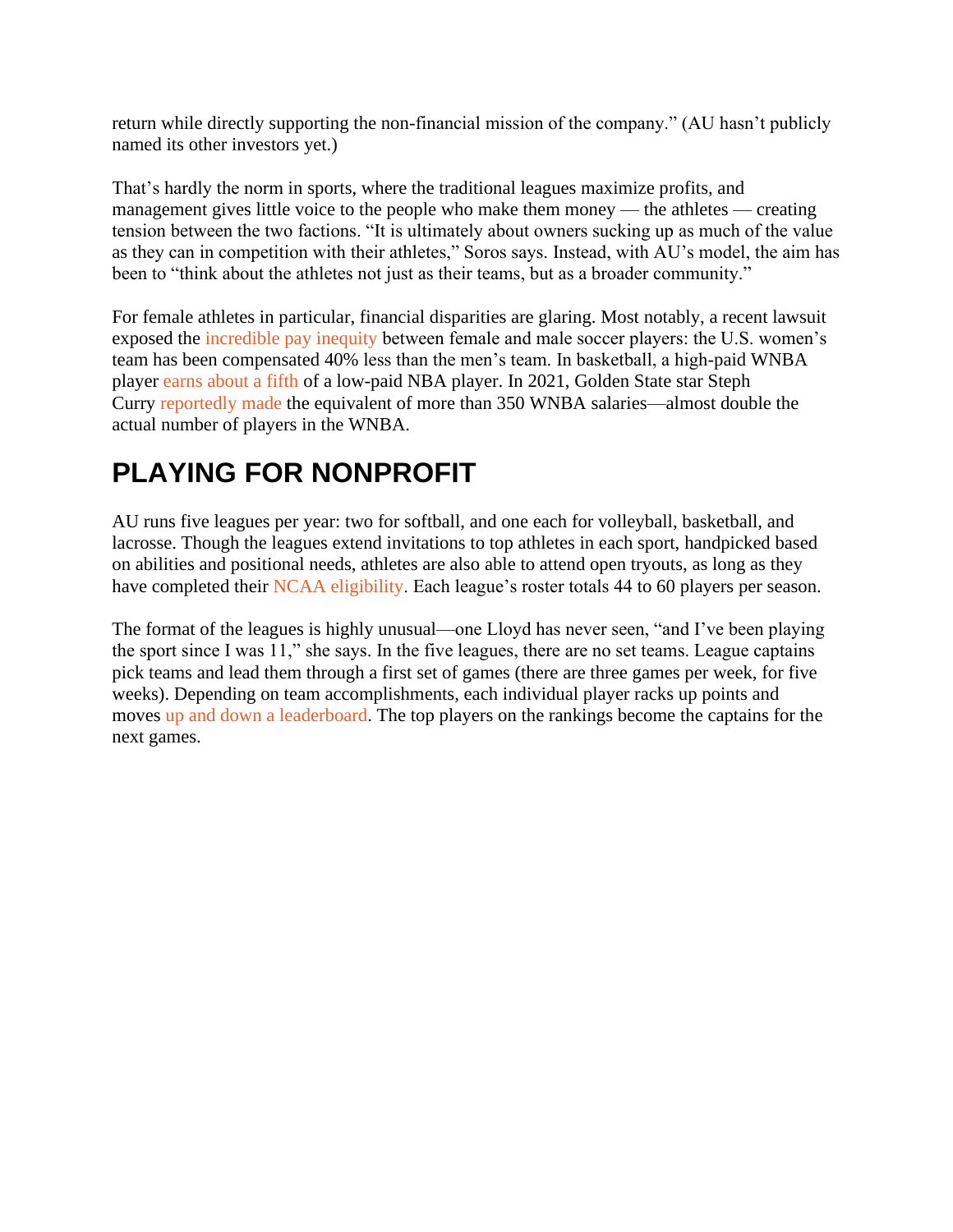

**Mira Shane** [Photo: courtesy Athletes Unlimited]

Each league's games all takes place in one location, like the NBA's COVID bubble format. There are no coaches, rather "facilitators," who work at the behest of the captains. "They're giving the athletes more power than the coach," Lloyd says. On top of base wages of \$10,000, they receive win bonuses, plus end-of-season bonuses that are calculated according to leaderboard positions, all of which accrues to an average of \$20,000 compensation for the five weeks, minus expenses. Lloyd says that's a comparable pay rate to the overseas leagues; the [WNBA reportedly pays](https://en.as.com/en/2022/03/07/nba/1646670568_887248.html#:~:text=According%20to%20Yahoo%20Finance%2C%20the,players%2C%20Brittney%20Griner%20among%20them.) about \$120,000 for a three-month season.

But here's where the impact kicks in: Before they begin their tournaments, all players select a nonprofit charity that they want to support. A donation equivalent to 50% of an athlete's bonus goes to that nonprofit of their choosing. Lloyd's is the American Foundation for Suicide Prevention.

Softball player [Jazmyn Jackson,](https://auprosports.com/softball/athletes/jazmyn-jackson/) 25, originally refused to join due to discomfort with the idea of individuals competing in rankings. But she found that AU's system still awards teamwork over individual accomplishments. "You can hit two home runs in one game, but you would still get more points from winning each inning and winning the game," says Jackson, who played for Team USA for five years. What swayed her to sign up was the nonprofit donation element—her charity is the Ella Baker Center For Human Rights—and now, she also works for AU as its Manager of Civic Leadership, connecting players to their nonprofits of choice.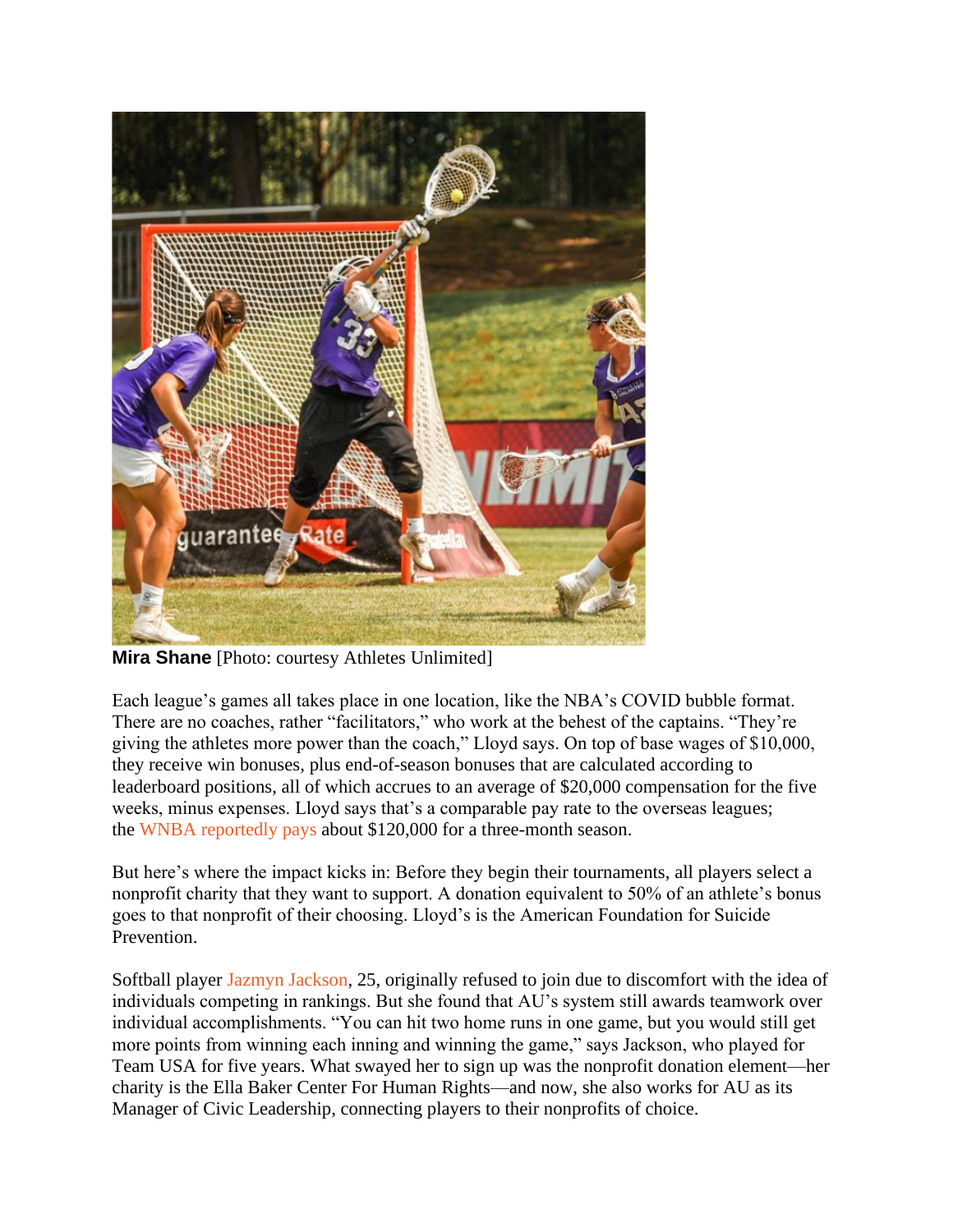## **BENEFITS, FOR THE HOME ADVANTAGE**

Some who join AU are recruited out of college, while others still are older and may otherwise be aging out of their sport; it also serves people like Lloyd, in special circumstances. "We're not competitive with the WNBA, but we believe we're complementary," Soros says. AU's "seasons" are short-term and complementary to standard sports, because they hold the tournament in the off season. Importantly, for women's volleyball and lacrosse, it's the only option to play professionally in the U.S.

In order for her to play her sport professionally, Lloyd has gone abroad to compete for ten years. This year, with a new 11-month-old daughter, she favored Dallas' proximity versus Italy's, and the five-week commitment versus an eight-month contract. The company also offered her multiple childcare options, including finding her a daycare or sourcing a nanny to accompany her—both of which they would pay for.

Elsewhere, AU also treats pregnancy as a "normal part of a professional athlete's journey," the report reads; women do not have to disclose pregnancy, and the company will pay for part-time or even full medical leave. Though leagues are only five weeks, Soros says, the company is essentially offering paid pregnancy leave and childcare for 25 weeks across all the seasons. "If you were in a company that was purely profit maximizing," he says, "you might say, 'well, that's not money we can spend today.'"

Lloyd still wants to return to overseas competition next year. "I love playing overseas, so my dream of playing isn't finished," she says. But she acknowledges that AU openly advocates for athletes, whereas her overseas colleagues have often complained of feeling like robots. "Overseas, you're not given a lot of space to be a person," she says. "You're there for your job." She adds: "A thousand percent, I think women would feel safer and more adamant to sign contracts overseas if they felt like they were protected."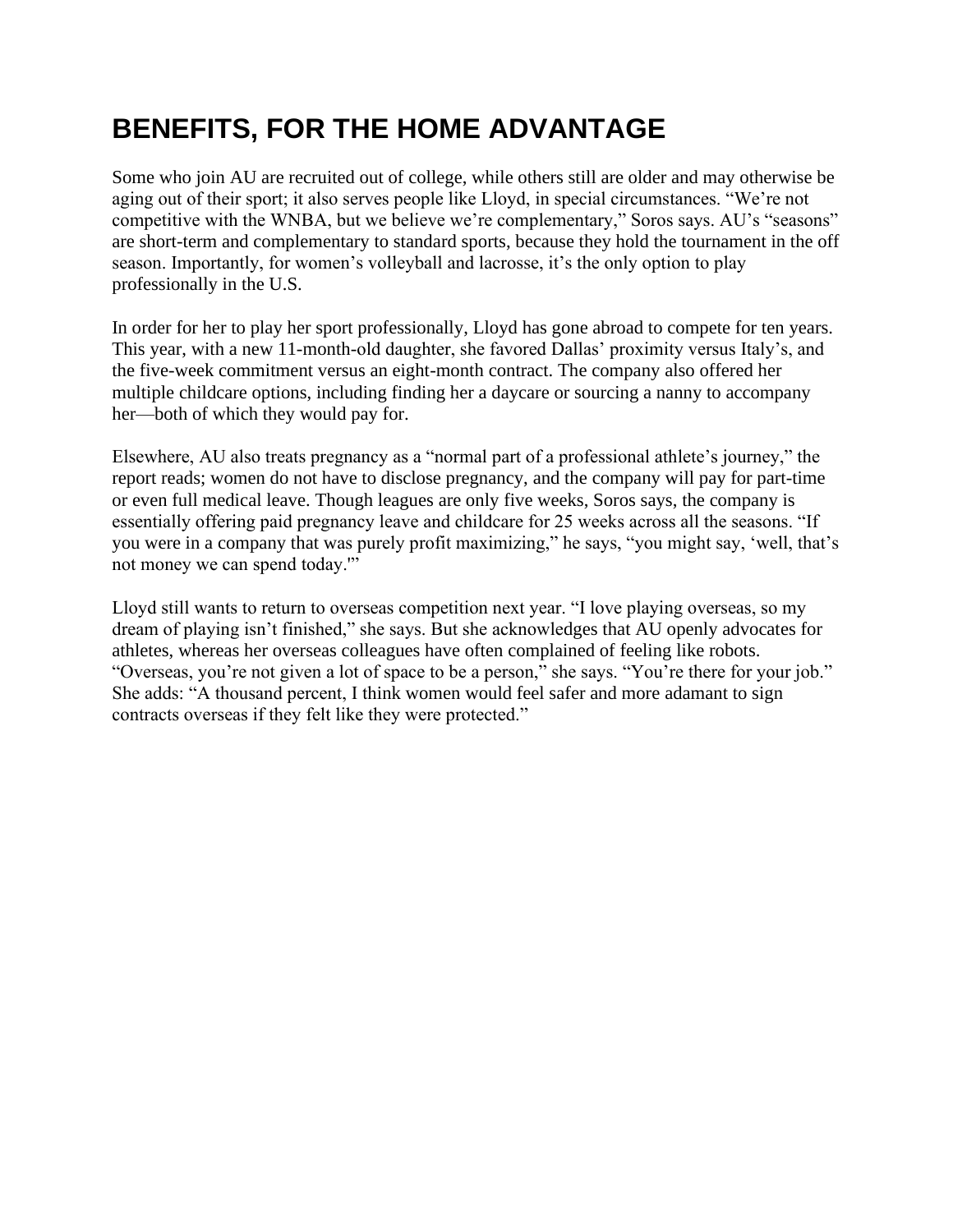

**Jonathan Soros** [Photo: Jade Hewitt/courtesy Athletes Unlimited]

## **CREATING AND SUSTAINING A COMMUNITY**

By contrast, AU includes athletes in the leagues' decision-making, essentially engaging them as consultants. Each league has a Player Executive Committee (PEC), which includes five players who meet weekly throughout the year to discuss topics including recruitment, venues, uniforms, and equipment, with the mentality that athletes know their sports better than anyone else, including management. Jackson, who is on her PEC committee, says: "We're pretty much a part of every decision," from choosing cleats to turf. She mentions that a staffer on the broadcast team even asked the committee what night they'd rather play on.

Jackson is also on AU's Racial Equity Working Group, established in 2020 after the murder of George Floyd. They work with Historically Black Colleges and Universities to ensure budding athletes of color can be recruited fairly and make it to tryouts. During the leagues, they also run programs like Friday Night Lights, and Storytelling For Inclusion, both of which bring players together for open discussions on race and intersecting issues, like religion and democracy. By playing parts in recruitment and programming, the idea is that the athletes are creating their own communities, and sustaining them.

In the years to come, the company would like to grow its sports offerings, perhaps create men's leagues, and become the first carbon-neutral pro league. Its first priority is to grow an audience, hoping to convert those already tuning into similar events like the College World Series. "The principal issue with being a two-year-old company is that most of the world hasn't heard of us yet," Soros admits. The leagues are already broadcast on ESPN, Fox Sports, and CBS Sports, but Soros wants to underscore the unique nature of the competition for potential fans. Because of the